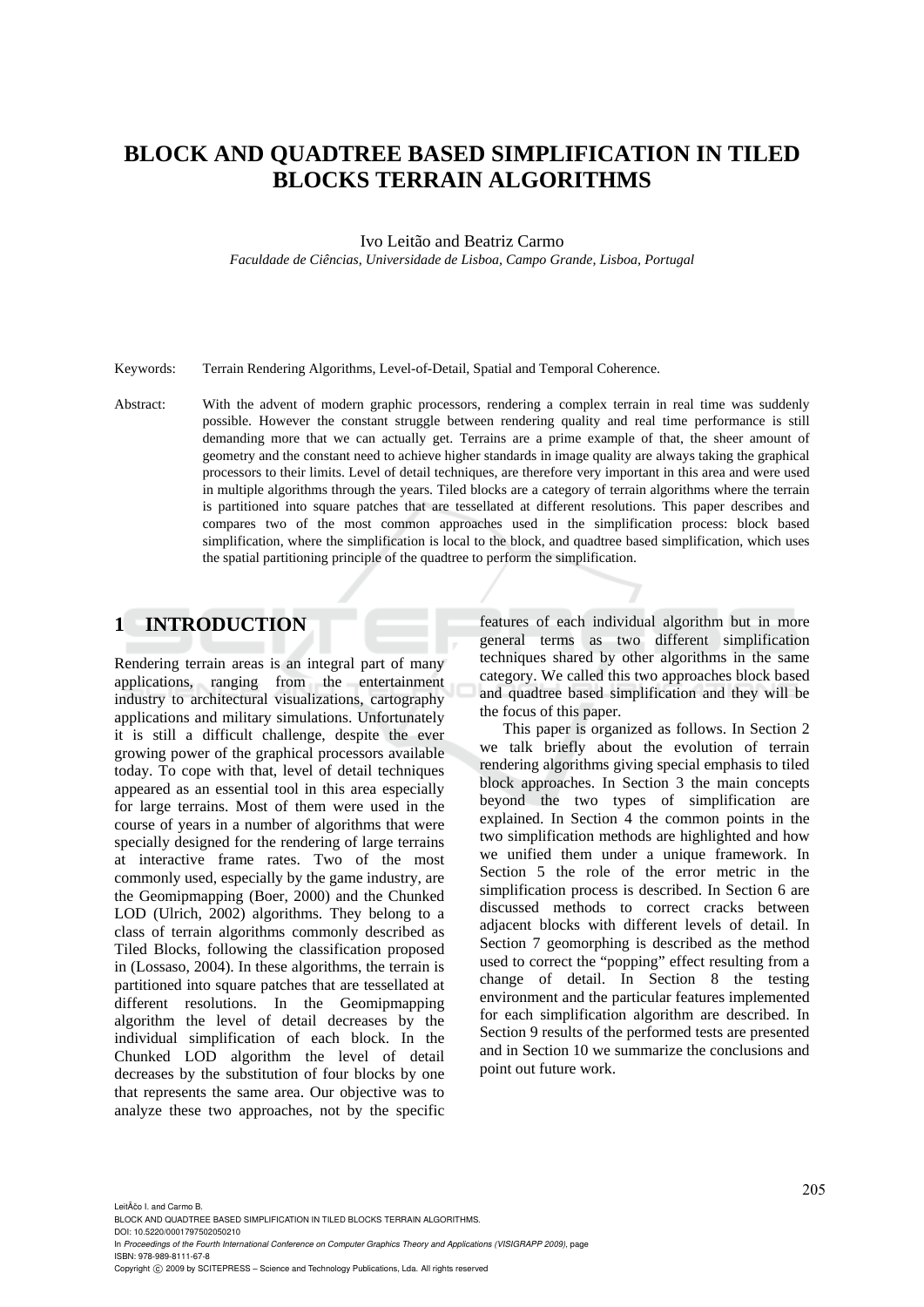#### $\mathbf{2}$ **RELATED WORK**

Terrain rendering algorithms have a long history, and a comprehensive overview of this subject is beyond the scope of this paper. For a more detailed presentation, we refer the reader to (Pajarola, 2007). In the following we will briefly trace a temporal line covering the most important algorithms and trends with special emphasis on the tiled block techniques.

From a historical perspective the first algorithms specially designed for the rendering of terrains appeared in the late seventies, for example (Fowler, 1979). However it was only in the middle nineties, when consumer hardware was already capable of representing terrains in real time, that some of the most important algorithms appeared. Approaches like (Lindstrom, 96), (Duchaineau, 97) and (Rottger, 98) became very popular. For most of them the main objective was to reach the perfect triangulation reducing the number of triangles processed by the graphic card but increasing the work on the CPU side. However, with the appearance of powerful graphical processors, reaching the perfect triangulation stopped being the main objective. On the contrary, sending big blocks of geometric data to the GPU is now the dominating trend. This means that the focus switched from the triangle to blocks of geometry which became in this process the new target of level of detail techniques. To deal with this new reality new types of algorithms started to appear mainly tiled block approaches that applied level of detail techniques to blocks of geometry. Algorithms like (Boer, 2000), (Ulrich, 2002), (Laurisen, 2005) and (Vistnes, 2006) are only examples of approaches that followed this new trend. The most recent algorithms are taking this trend even further offloading most of the work to the graphical processor. They use concentric rings of detail that work on a focal area using a windowed view of the terrain. One of the main characteristics of this new approach is the usage of vertex textures, a new functionality of shader model 3.0. This functionality enables the sampling of a texture in the vertex shader. This is particularly useful for terrain rendering, since it enables the storage of the elevation values in a texture which can be used in the vertex shader to displace the vertices. Algorithms like (Asirvatham, 2005) (Clasen, 2006) and (Pangerl, 2008) are good examples of this.

#### 3 **SIMPLIFICATION METHODS**

To comprehend the differences between block based

simplification and quadtree based simplification we have to understand precisely what happens in each one of the methods. For that, we will use a top view representation of a recursive walk on a quadtree in a 33x33 terrain with a 5x5 block, like the ones depicted in Figure 1. In this figure the triangle represents the frustum and the tessellated squares correspond to the blocks that are contained or intersected by the frustum. In Figure 1 a) all the blocks are at maximum resolution  $(5x5)$ , so it represents the typical brute force approach to terrain rendering. Decreasing the resolution, i.e., level of detail of the blocks, is the purpose of block and quadtree based simplification. Block size is critical in these methods because the number of levels needed to represent the terrain in the quadtree is based on it.



Figure 1: Simplification methods.

Let us start with block based simplification. This kind of simplification is depicted in Figure 1 b). In this method an error metric is used to determine the most appropriate level of detail for each block, so the simplification is completely independent from the one applied to the other blocks. Therefore it is common to have neighbouring blocks with different levels of detail. Moreover, the number of vertices changes according to the detail level but the size of the block is constant, so the number of draw calls issued in this method only depends on the number of blocks that intersect or are contained in the frustum.

With quadtree based simplification like the one depicted in Figure 1 c), the size of the block can change but the number of vertices in each block is constant. This kind of simplification uses the spatial partitioning principle of the quadtree to determine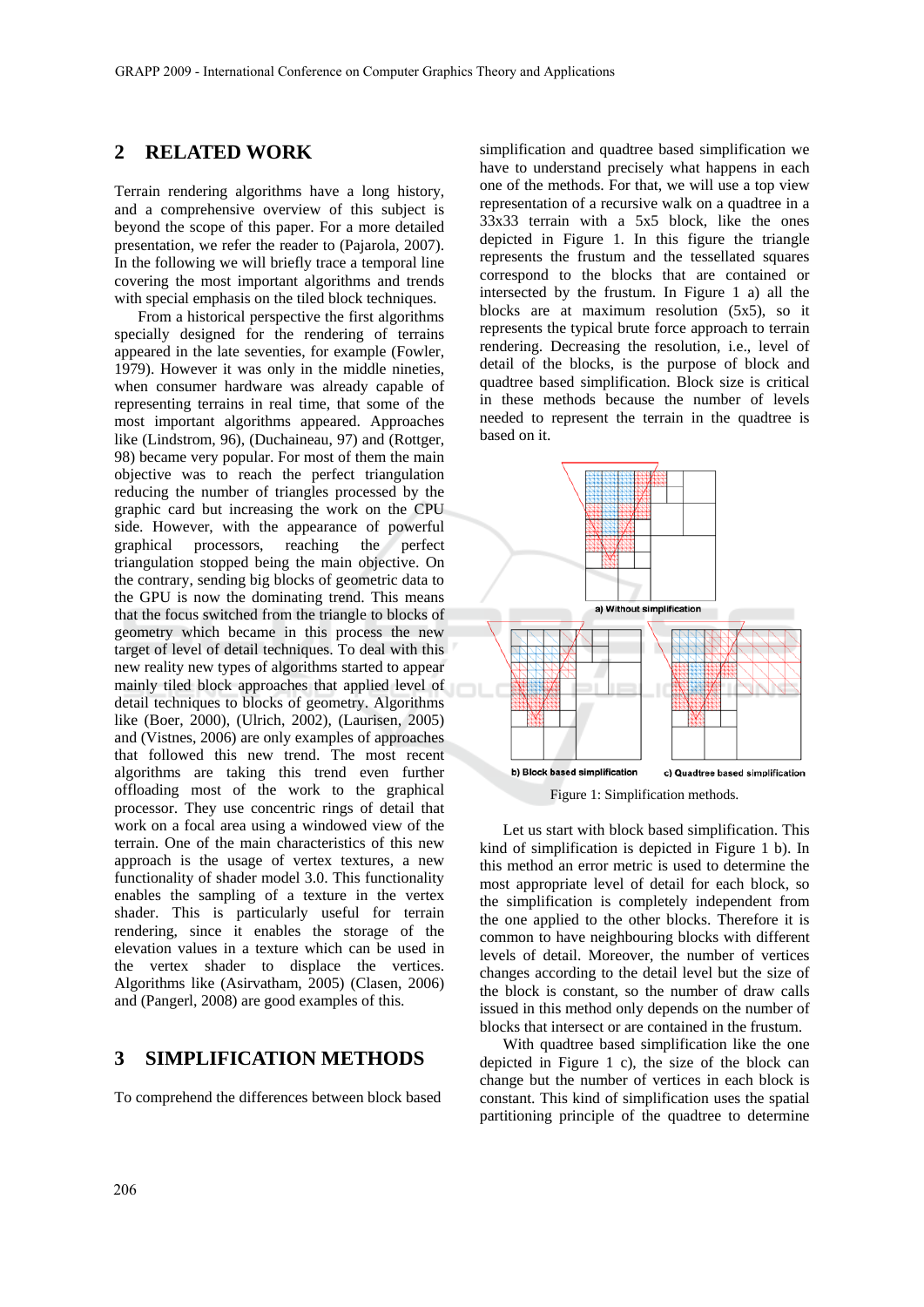the most appropriate block size. More precisely an error metric is used on the recursive walk made on the quadtree to decide the most appropriate block size for each region of the terrain. Higher levels of the quadtree represent larger areas of the terrain with lower detail. Lower levels of the quadtree represent smaller areas of the terrain with greater detail. This works recursively from the root node of the quadtree to the leaf nodes where the underlying resolution of the terrain is matched. In this method the number of draw calls depends not only on the point of view but also on the error metric. Also, a block can have neighbours with different sizes, making any possible correlation between blocks difficult to achieve.

#### $\boldsymbol{\Delta}$ UNIFYING THE APPROACHES

Making a comparison between these two approaches will be surely flawed if they are seen as completely different. The common point here is the underlying spatial partitioning structure, the quadtree. With that in mind we can differentiate the two methods by assuming that each one represents a different way of making the recursive walk on the quadtree. With a block based simplification scheme the quadtree is used only to identify the visible blocks, i.e. blocks that are intersected or are contained in the frustum. No level of detail is calculated at this stage and all these blocks are at the same level in the quadtree as they have the same block size. Therefore one possible optimization is to stop the recursion sooner, when we reach a node that is completely contained in the frustum even if the resolution of that node does not match the desired block size. For example, if the first quadrant of the first level of the quadtree is completely contained in the frustum, we can stop the recursion for that branch adding all the blocks of the desired block size that are contained in this larger block. Finally for each one of these blocks we have to choose the most appropriate level of detail basing our decision on the error metric. With quadtree based simplification the main difference lies on the recursion which can stop sooner because the level of detail evaluation is done for each node of the quadtree so it is possible to choose larger blocks and render them. These larger blocks have the same number of vertices but the space between those vertices is greater.

To unify this approaches even further we take advantage of a very useful property in a regular grid triangulation: every block can be described by a scale and a translation factor. To make this property useful we have to separate the elevation values from

the geometric description of the block. This is achieved with two vertex streams. A vertex stream is essentially an array of vertex component data. For instance it is possible to assemble vertices from several vertex streams, where each stream consists of a component of the vertex (e.g., one stream contains position info, another contains colour info, another texture coordinate info, etc.). In our approach the first stream contains the position of the vertices and the second stream contains the elevation values. Since we use canonical values for the position of the vertices this vertex data is valid for all the blocks of the terrain. Later when rendering, we transform the canonical values in the vertex shader to obtain the correct position of the block. For that we only need a couple of uniform shader parameters, in this case, the scale and the translation associated with each block.

The main advantage of a multi-stream approach is that it enables us to use vertex textures in machines that support shader model 3.0. In this case, the memory requirements are reduced since we only need one stream with the geometric description of the block because the elevation data is stored on a texture. Without vertex textures we need to send the elevation values in a second stream.

To connect the vertices in a block we need a list of indices, however this list is different in each method. With quadtree based simplification we only need to describe a block since in this method the geometrical structure of the block does not change, only the area that it occupies. With block based simplification we need to represent all the possible levels of detail of a block. For example if we have a 5x5 block, like the one used in the previous figures, we need to represent a  $5x5$ , a  $3x3$  and  $2x2$  block. This is done with different sequences of indices each one representing one of the aforementioned levels of detail.

#### 5 **ERROR METRIC**

The error metric has a very important role to fulfil in tiled block algorithms as it is used to decide when the transition to lower/higher detail levels happens. With block based simplification it is used to control the level of detail of the block, i.e., when a higher/lower detailed version of the block should be used to represent the associated region on the terrain. With quadtree based simplification it is used to decide the number of blocks that should represent a region of the terrain, more precisely when a block can be substituted by its four more detailed children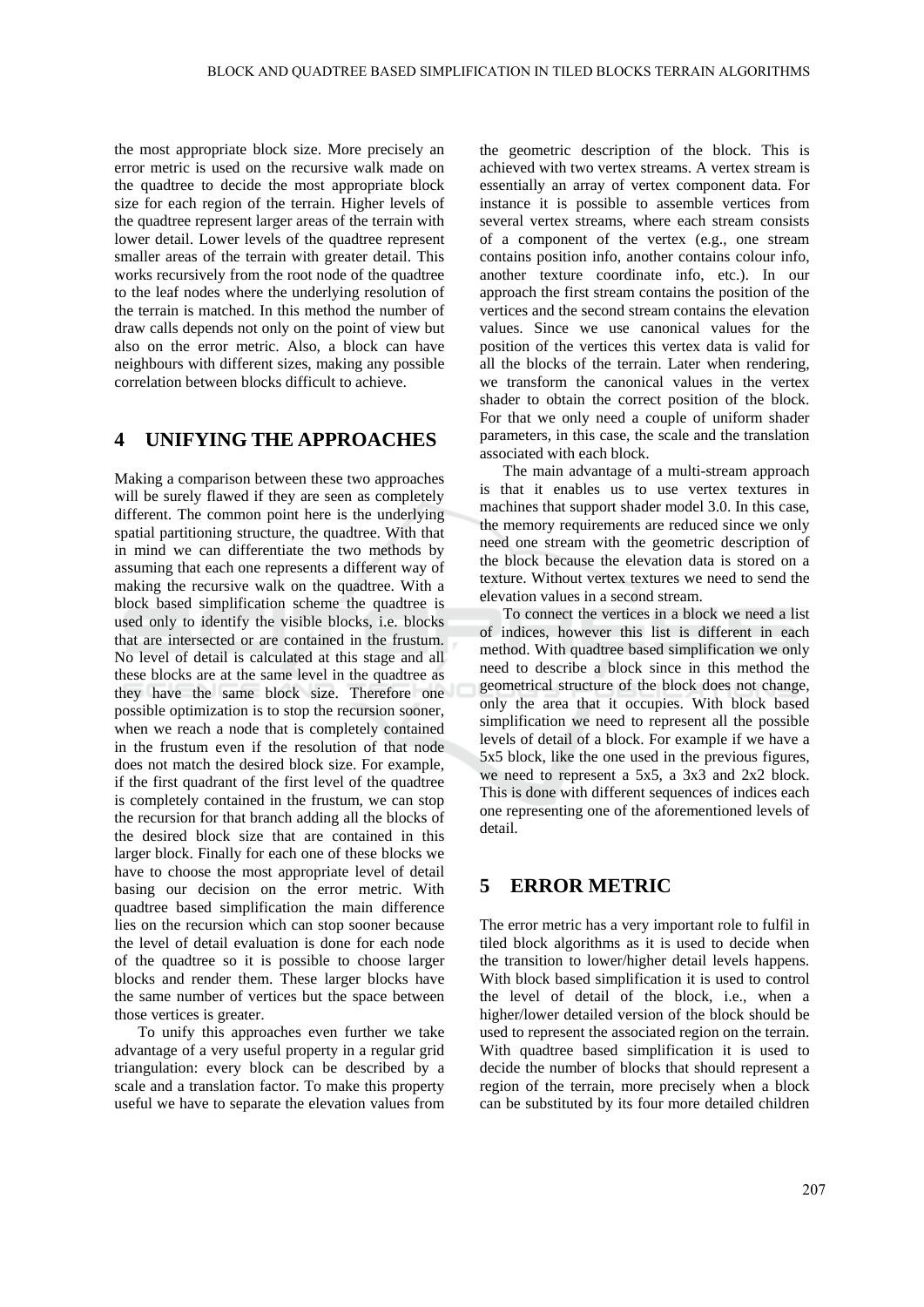or the other way around, to decide when four blocks can be substituted by its less detailed parent.

The error metric used in the two algorithms is the one presented in the Geomipmapping algorithm (Boer, 2000), which uses block based simplification. This error metric can be easily adapted, as described in (Laurisen, 2005), to a quadtree based simplification. It involves the calculation of a constant C in a pre-processing stage and of a minimum distance D, for each level of detail n.

The constant C is calculated with Equation 1, where n is the near clipping plane, t the top coordinate of the near clipping plane,  $\tau$  the error threshold in pixels and Vres the vertical resolution in pixels

The D for each level of detail n is calculated with Equation 2, where  $\delta$  is the geometric error and C the constant calculated with Equation 1.

$$
C = \frac{n}{|t|} \times 1 / \left(\frac{2 \cdot \tau}{V_{res}}\right)
$$
  

$$
D_n = |\delta| \cdot C
$$
 (2)

#### **SPATIAL COHERENCE** 6

The appearance of cracks between neighbouring blocks with different levels of detail is a common problem in tiled block approaches like the ones described in this paper. There are several ways to correct this problem but most of them are far from ideal as they have a very noticeable impact in performance. The fastest methods are the ones that do not imply changes to the list of vertices or to the list of indices committed to the graphical processor. Adding vertical skirts around each block is a solution that meets this objective. This method was first introduced in (Ulrich, 2002) and is represented in Figure 2 a). However, we should select carefully the skirt size since it can have big impact in the fill rate. It should be big enough to cover any possible cracks that can appear between the tile and the neighbouring tiles but not greater than that.

Note that, for optimal performance the skirts have to be drawn in the same call as the block so the vertices and the indices should be arranged to make that possible. This technique can be used with block or quadtree based simplification. However this method does not correct the geometry, in fact the difference of height between adjacent tiles is only hidden by the skirts. Another technique that can be used to correct the cracks is to change the connectivity (or indexing) of the vertices at the edge of the block. This was originally suggested in (Boer, 2000) and is exemplified in Figure 2 b) for block based simplification where the tile with the higher level of detail adapts its borders to the level of detail of its neighbour(s). This technique implies changes to the list of indices at runtime and therefore it is not completely static, quite the contrary of skirts.



Figure 2: Crack correction methods.

Unfortunately it cannot be used with quadtree based simplification, since adjacent blocks can change in size. This means that a block can have triangles bigger than its neighbours. For example, it can happen that a triangle spans two or more neighbouring blocks. In these cases any change in the index connectivity of the neighbours will not correct the problem.

#### 7 **TEMPORAL COHERENCE**

Another important problem with tiled blocks and with level of detail algorithms in general is the so called "popping" effect. This is the result of a sudden change of detail (to more or less detail) which can originate a very noticeable effect. This is caused by the appearing or disappearing of vertices which cause a sudden "pop" in the geometry that is very unnatural and contributes negatively to the level of realism that we are trying to achieve. The most common way of handling this problem is with geomorphing (Luebke, 2003). The objective is to slowly morph the vertices from one level of detail to another. This can either be done over time or based on the error. The latter is the best approach since in this way the morphing only occurs when the viewpoint is moving which helps hide the swirling artefacts that it can cause. Concerning the simplification methods discussed in this paper there is no noticeable differences between the two approaches since what we really need to know when moving between levels of detail is which vertices disappear and the error that results from that. This is what is normally needed to perform the geomorphing. Therefore all we need to do is to store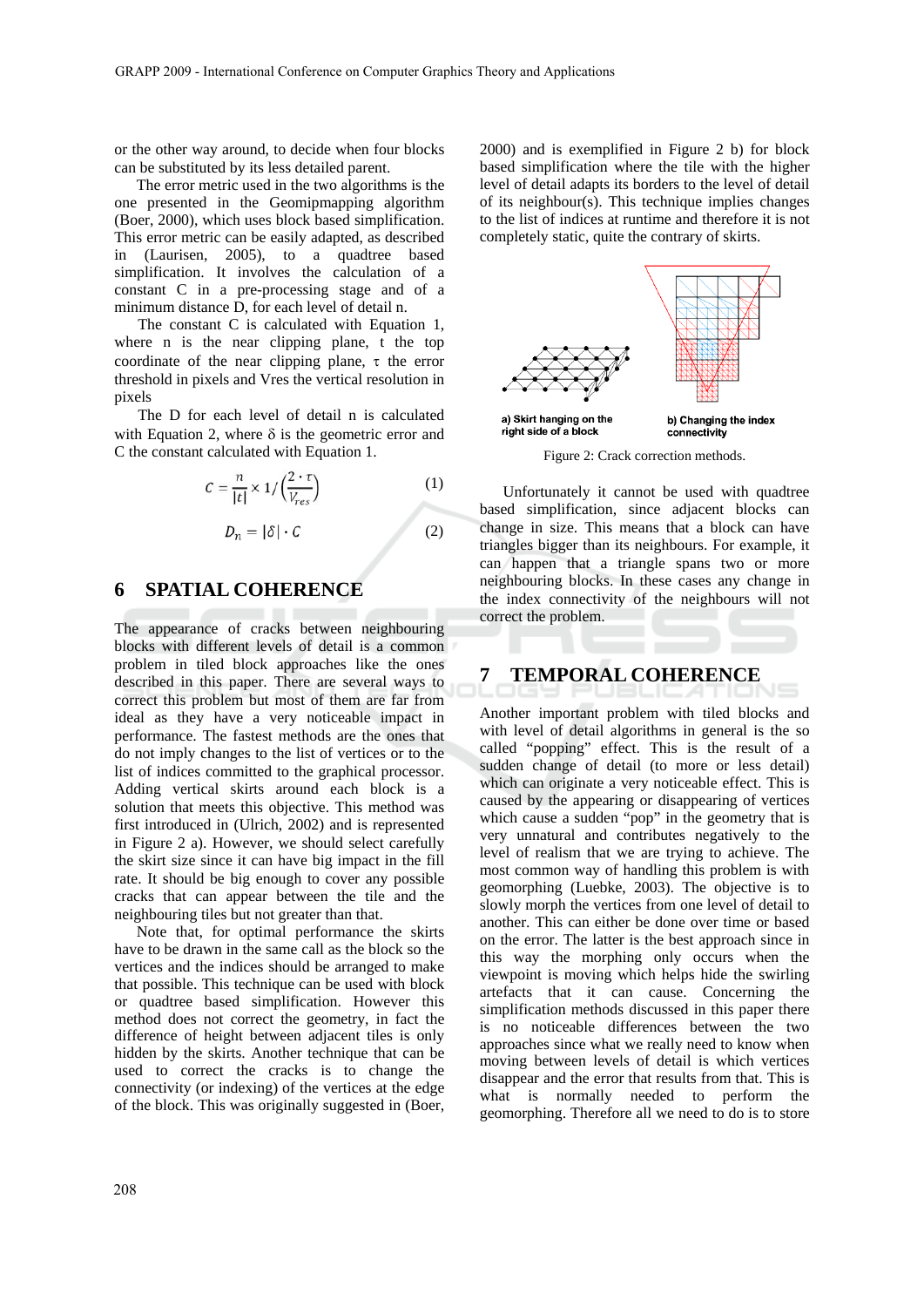that information in the list of elevation values since it changes with each elevation value. This raises a problem when we use vertex textures to displace the vertices in the vertex shader since in that situation we do not have a list elevation values, but only one texture. The solution is to use another texture to store for each vertex the level where it disappears and the resulting error.

The morphing itself is executed on the vertex shader. Since we receive all the necessary data this is normally very fast and therefore it should be used whenever possible as it can help increase the realism significantly.

#### **TESTING FRAMEWORK** 8

We have developed a framework in XNA which unifies under the same architecture the most relevant characteristics of tiled blocks algorithms. With this framework we have implemented the two simplification methods and a brute force approach where we did not make any simplification. The results of brute force algorithm are used as baseline performance values. We have also implemented frustum culling which uses the quadtree to test each block against the frustum as was already mentioned in Section 4. To reach meaningful results it was equally important to use the same error metric in the simplification methods. Geomipmapping (Boer, 2000) error metric was adopted as explained in section 5. To correct the cracks we have used the skirt and the index update methods described in Section 6 and to correct the "popping" effect we have implemented geomorphing using the approaches described in (Boer, 2000) and (Laurisen, 2005) for each one of the simplification methods.

Concerning the lightning we used per-pixel lightning also known as normal mapping (Kilgard, 2000). Finally for the texturing of the terrain we have used one colour texture.

#### $\boldsymbol{q}$ **RESULTS**

The tests were performed on three computers: a laptop with a Mobile Intel 945 GM graphical card, which we called N1, a laptop with a ATI Mobility Radeon 9700, which we called N2, and a desktop with a NVIDIA GeForce 7950 GX2 graphical card, which we called D1. These setups represent two low end systems with a graphical card that support shader model 2.0 and a high-end system with a graphical card that supports shader model 3.0. Two procedurally generated terrains were used in the tests: a 1025x1025 terrain, called Terrace, and a 2049x2049 terrain, called Highland.

To gather the performance results we have prerecorded a 60 seconds walk on each terrain at relatively low altitude.

The results obtained using two streams, vertices and elevation values, are summarized in Table 1 where it is possible to compare the average frames per second obtained in each terrain. For each machine we have measured the performance of the brute force approach and of the two simplification methods discussed in this paper. We have considered three different block sizes, 17x17, 33x33 and 65x65 and two types of crack correction methods: index update and skirts. We have used a maximum error of 8 pixels.

The quadtree simplification method conjunction with skirts was the fastest approach in two of the three machines considered. This was expected as the number of draw calls is much lower in this method. The only exception was the N2 machine where block based simplification was faster. On the N1 machine, the slowest, it makes in fact the difference between a working real time representation of the terrain with a frame rate above the 60 frames per second and a slow representation almost unusable and is therefore an obvious choice. The fastest block size was  $17x17$  with the exception of machine N2 where the fastest block size was 33x33. However, on that machine the fastest simplification method was also different and the two simplification methods analyzed use different ways of reducing the detail.

Concerning the crack correction methods used in block based simplification, in almost every situation the index update method was slower. In fact it had a tremendous impact in the performance mainly in machines N2 e D1. As we have already mentioned in Section 7, index update implies changes in the list of indices at runtime and this results confirm that it can cause a significant frame rate drop.

We have also tested the performance with vertex textures this time only on the D1 machine since it is the only that supports shader model 3.0. The results are summarized in Table 2.

If we compare the results in Table 2 with the results obtained for the same machine in Table 1 we can see that using vertex textures is slower. This was expected since this behaviour was already observed by other authors, for example it is mentioned in (Asirvatham, 2005), (Clasen, 2006) and on (Pangerl, 2008). However with vertex textures the fastest method was block based simplification which shows that sampling a vertex texture with quadtree based simplification is somewhat slower than with block based simplification.